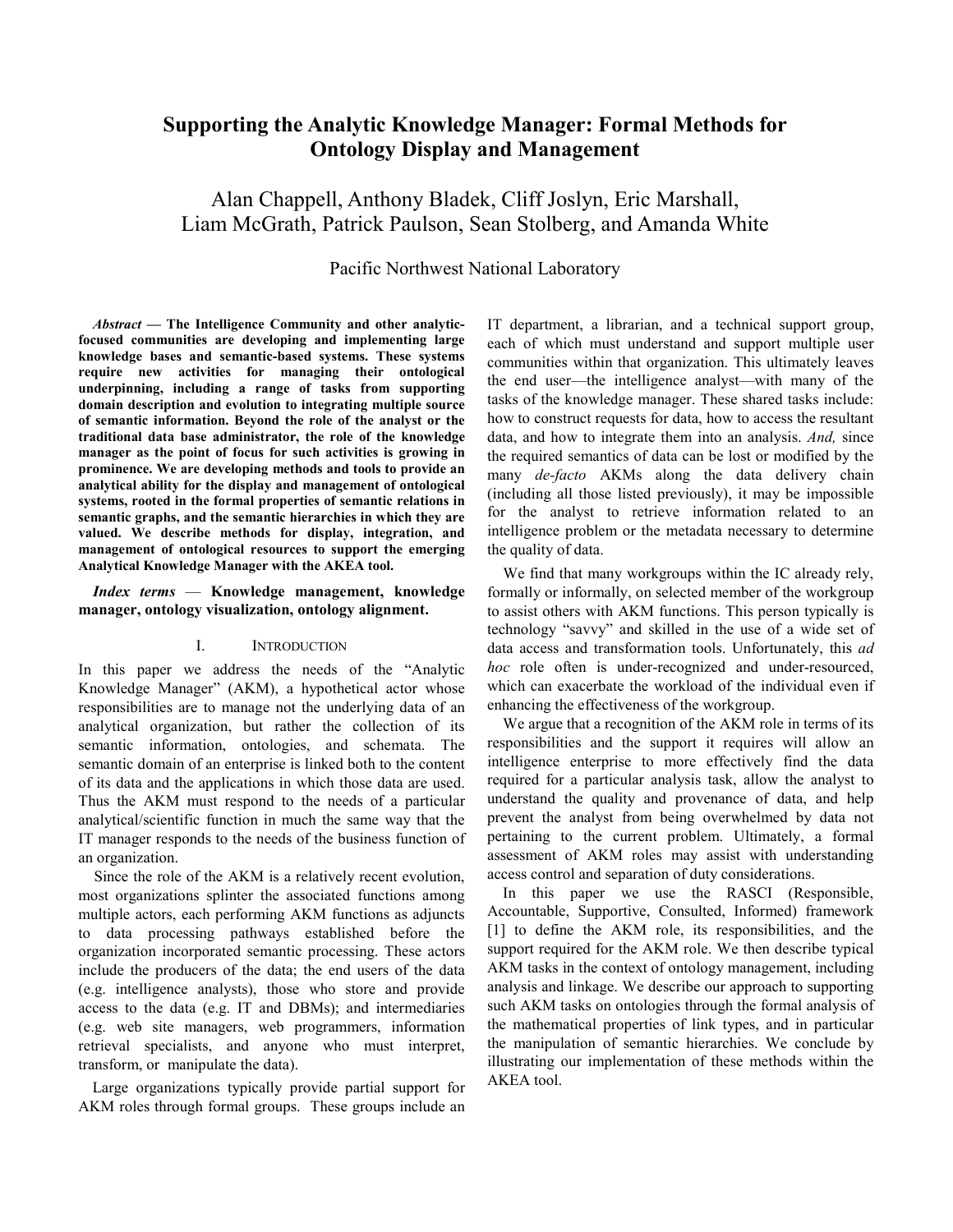## II. BACKGROUND

Knowledge Management (KM) is a discipline that strives to organize and preserve knowledge, making it accessible to the enterprise [8]. In the domain of intelligence analysis, the primary knowledge is fluid and tied to specific analytical problems.

#### *A. The Potential Roles of AKMs*

We envision the following to be the primary responsibilities of the AKM:

- 1. To enable access to information by analysts that fulfills the requirements of a particular analytic problem
- 2. To provide queries to data sources using the semantics and syntax expected by the data source
- 3. To interpret the provided information within the context of the analytic problem, and
- 4. To provide the supporting data required to determine the quality and provenance of the delivered information.

Table I applies RASCI charting to describe the relationship of the AKM role to the other roles within the intelligence organization. For each activity in a process, a RASCI chart identifies who is responsible for carrying the activity, who is accountable for the result, who provides support for the activity, who is consulted in carrying out the activity, and who is informed about the status of the activity. In Table I, we list only the activities for which the AKM is *responsible* (R). In carrying out or enabling the activities, the AKM may have to *consult* (C) with other roles. For example, in order to determine the type of data that corresponds to a request from an analyst, the AKM will need to consult with the analyst and subject matter experts in order to build a representation of the terminology used in the problem domain and the relationships between terms. Once an activity is completed, other roles may have to be *informed* (I)—for example, the analyst must

TABLE I RASCI MATRIX FOR AKM

| KAƏCI MATKIA FUK ANM                                                             |     |         |                                         |  |
|----------------------------------------------------------------------------------|-----|---------|-----------------------------------------|--|
| Activity                                                                         | AKM | Analyst | Librarian/<br>Manager of<br>Data Source |  |
| Provide analyst with<br>appropriate data                                         | R   | C/I/A   | C                                       |  |
| Provide queries in the<br>semantics of the data<br>source                        | R   | C       | C/IA                                    |  |
| Interpret delivered<br>data in the context of<br>specified analytical<br>problem | R   | C/I/A   |                                         |  |
| Provide provenance<br>and metadata for<br>interpretation of data<br>quality      | R   | I/A     |                                         |  |

be informed when requested data has been delivered. Finally, the chart specifies who the AKM is *accountable* (A) to for the specified activity. As an example, the analyst acknowledges that delivered data matches their requirements and that is placed in the proper context in their analysis tools.

### *B. The Current State: de Facto AKMs*

Given the complexity of the AKM's task, the heavy dependence on knowledge that is tightly bound to particular problems and problem domains, and the need to access data with many formats and from many sources—each with their own set of semantics—it is understandable that the role of AKM either has been ignored or distributed to other parts of the organization. This leads to a lack of responsibility and accountability for the activities that should belong to the AKM.

Table II applies the RASCI chart method to this *current* state of affairs. The analyst is both responsible and held accountable for almost all activities, allowing no check on the suitability of data for an analytic task. Responsibility is often split between the analyst, who must use data supplied by tools, and the developers of tools that deliver data. Having multiple roles responsible for the same activity can lead to conflict and the activity not being completed, since the 'buck' doesn't stop at a specific doorstep.

#### *C. Assessing the Needs of the AKM*

In order to carry out the described primary responsibilities, the knowledge manager must further:

- 1. Understand the data requirements of the user community in terms of the *semantics* of the particular problem domains of interest to that community
- 2. Explore and understand potential information sources and determine the relevance of the provided data to the

|                                                                 |         | KASUI MAI KIA FOR THE REAL WORLD        |                          |
|-----------------------------------------------------------------|---------|-----------------------------------------|--------------------------|
| Activity                                                        | Analyst | Librarian/<br>Manager of<br>Data Source | Programmer/<br>Developer |
| Understand<br>problem semantics                                 | R/A     |                                         |                          |
| Explore data<br>sources                                         | R/A     |                                         | R/C                      |
| Create appropriate<br>queries for data<br>sources               | R/A     | $\subset$                               | R/C                      |
| Interpret delivered<br>data within<br>problem domain            | R/A     |                                         | R                        |
| Provide<br>provenance and<br>metadata to ensure<br>data quality | R/A     | $\subset$                               | R                        |

TABLE II<br>WEOD THE REAL WORLD RASCI MATRIX FOR THE REAL WORLD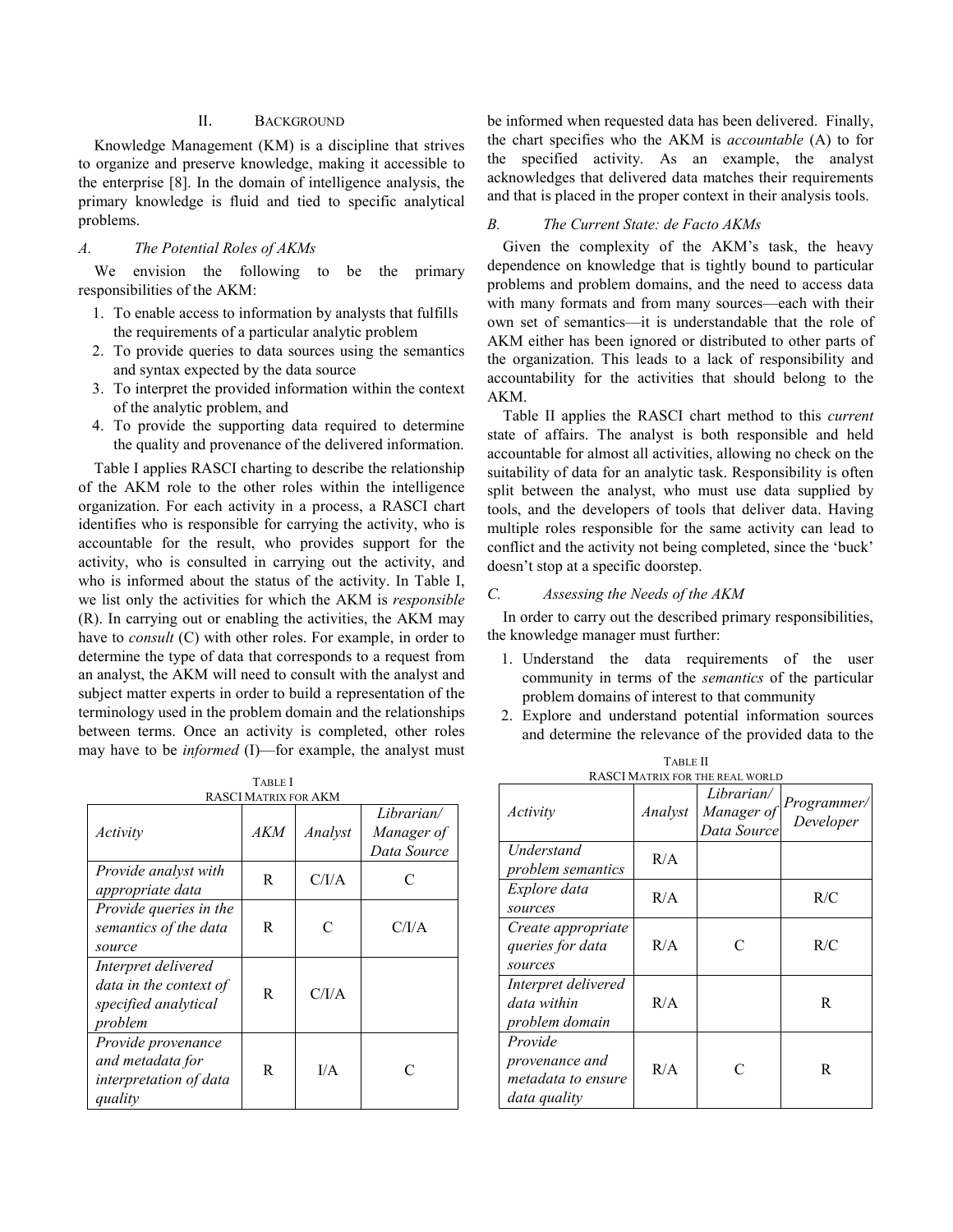community of interest

- 3. Adapt requests for data to the format required by the selected data source, without losing the semantic meaning implied by the request or the retrieved data
- 4. Support delivery of information to analysts and analytic systems using representations and semantics appropriate to its intended use
- 5. Provide appropriate metadata such as the original source, publication date, and processing work-flow – of any data provided in response to a request
- 6. Ensure that security protocols are invoked properly so that data are only available to those with the necessary credentials for obtaining the data

Given these requirements, one of the primary needs of the AKM is an ontology that describes the semantics of the target analytical domain. The ontology describes the semantic meaning of potential queries and the relationship between terms. The ontology describes basic attributes of terminology, such as composition or subsumption, and may also describe more advanced notions, such as formal definitions of terms in terms of primitive assertions. The knowledge manager will most likely need to develop or adapt much of this ontology so that it serves the needs of the user community, and will use a variety of tools to present the ontology to end users in order to validate its content and to ensure the its consistency.

In order to determine if a potential data source will be useful to their knowledge consumers, AKMs must be able to access both the semantics of a data source, preferably through an ontology, and the relationship of the data delivered by the data source to the source's domain ontology. This can be a large bottleneck, since many data sources provide neither. The resulting lack of formalized knowledge forces the knowledge manager to define both of these using whatever sources are available, including database schemas, XML schemas, and—mostly—common-sense. Identifying the correct semantics of data retrieved from the source can be particularly onerous, potentially requiring specialized tools to scrape source documents, information extraction software employing natural language processing, and, in the worse case, hand annotation.

In order to provide data that meets an analyst's needs, the knowledge manager needs the ability to understand the relationship between terms used by client analysts and the terminology used by specific data sources. Visualizing and understanding these relationships is at the core of generating appropriate queries and presenting data within the analyst's problem context.

Finally, the AKM must have access to metadata describing data provenance. For each data element, metadata describing its source, e.g. the date of publication, the original source, etc, and documenting its history of analytic or prepatory steps should be made available to end users. Such metadata enable users to understand the quality of the delivered data as well as

enabling repetition of results.

We now describe tools which are relevant to support the AKM functions within the intelligence organization.

*1) Tools for the Analyst as the AKM:* Often the AKM role is delegated entirely to the analyst, who must determine the best key words to use to bridge from requirements to the documents of a data source, and understand the terminology used across multiple disciplines. The advantage to this approach is that the analyst has direct knowledge of the source and provenance of the data that is obtained. However, few tools are provided to support the analyst within the AKM role beyond the firm grounding of the analyst in select disciplines and the ability of the analyst to quickly adapt to changing conditions and new data sources.

2) *AKM Tools for the Data-Base Manager:* For structured data sources, there is at least some schema or description of the type of data that can be expected, and maybe even some business rules that can be used to infer relationships between data. Here standard structured data tools such as schema editors and query engines can be used, with the assistance of a knowledgeable data-base manager (DBM), to deliver appropriately annotated data to the analyst.

Intelligence organizations also work with their own knowledge and data repositories. These repositories can have some known data semantics and relationships, although those semantics often are only loosely related to individual problem semantics. The data manager can use standard database management tools to organize and provide these repositories. While an experienced DBM may have an understanding of the semantics of stored data that could be of use to the analyst and application programmers, they may not be able to address questions about semantics outside of what is needed to provide reliable performance and data security.

*3) Tools for AKM Role of Application Programmers and Web Developers:* AKM tasks are also supported by application programmers and web developers that provide analytical tools. Often it is left to a programmer to determine where a required piece of data resides within a source repository and where to map that data into the analyst's resident databases. It also is up to the designers and implementers of these tools to ensure that all requisite provenance and metadata is carried along with the data failing to make this requirement known may result in the analyst obtaining interesting, but unusable, information.

There are also few tools to support the AKM role of the application programmer, who are left with the same tools as the DBM, along with less structured tools such as XML schemas and tags, to determine the semantics of data they obtain from web sites and other sources. The programmer needs to coordinate not only with the DBM to determine where to best store mined data within a structured data store, but must also use test cases and user acceptance tests to verify that the data delivered is displayed with the correct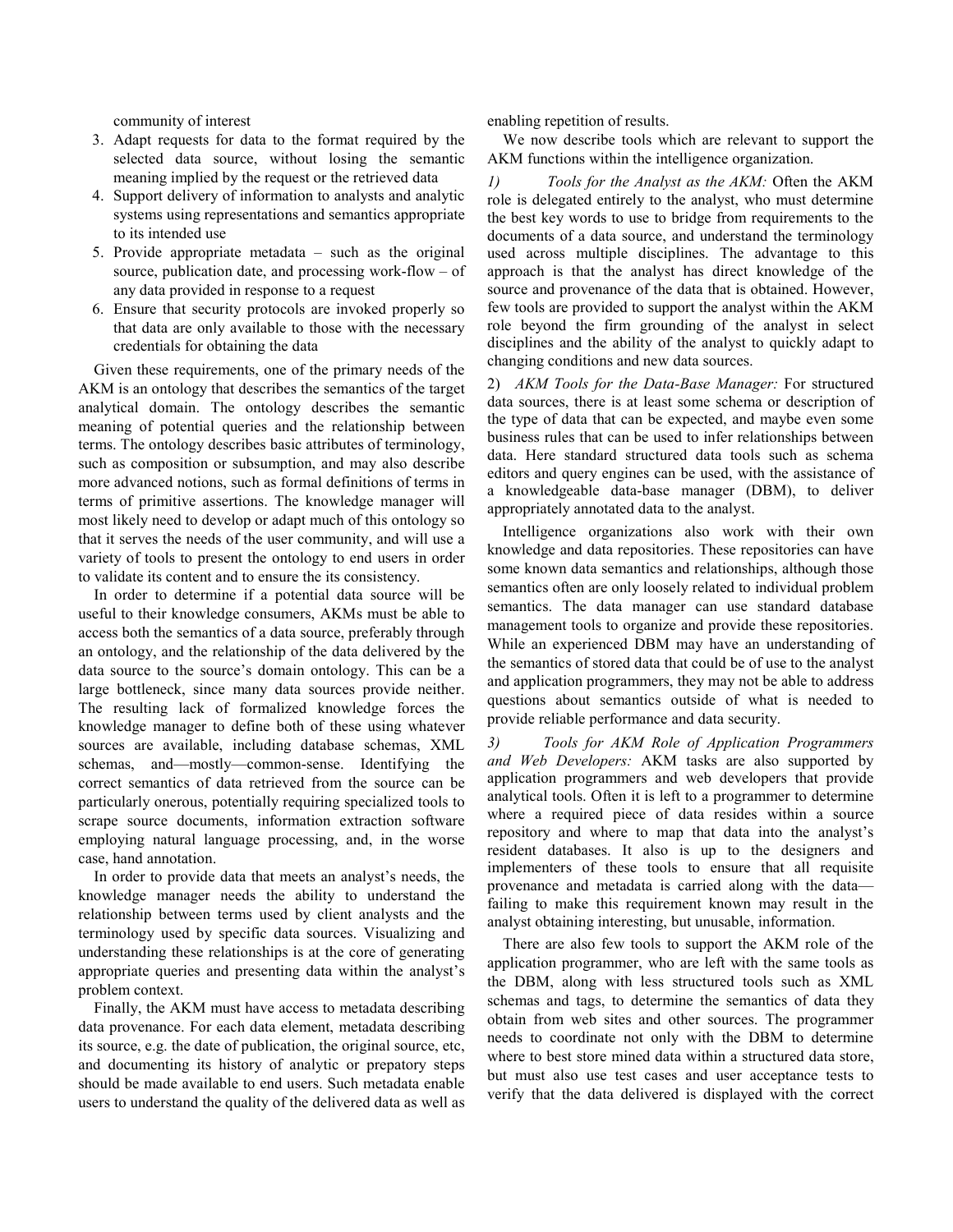semantics in deployed tools. These approaches can be effective when such defined requirements are available, but can also be cumbersome and limiting in the dynamic environment of intelligence analysis.

#### III. FORMAL SUPPORT FOR THE AKM ROLE

The AKM responsibilities revolve around the generation, maintenance, description, and alignment of ontologies for both the problem domain of the client analysts and of available data sources. Tools to support this task are only now emerging from the research community [9], and often require a large investment of time to master. Given that the AKM role is mostly filled now by application developers, DBMs, and end-users such as intelligence analysts, who already need to master a large number of processing tools, disciplines, and subject matter areas, it's not surprising that these tools are often not understood and are underutilized.

Current tools for ontology generation and maintenance are generally ontology editors. But AKMs require additional tools to help them accomplish such tasks as:

- Representing domain and source ontologies to endusers to enable validation and understanding
- Mapping or aligning the semantics of data sources to the analyst's problem domain
- Aiding in the generation of ontologies for new or evolving problem domains

These tools and techniques can also be applied to the metadata associated with data sources to allow data quality and provenance to be available to the intelligence analyst.

Our approach rests on being sensitive to the mathematical properties of the link types present in an ontology, and in particular to their symmetric and transitive properties. Table III shows the primary classes of link types in terms of these mathematical properties, together with their canonical mathematical structures and a simple example.

In practice, ontologies are dominated by their "hierarchical

| <b>TABLE III</b><br><b>LINK TYPE PROPERTIES</b> |                   |           |                 |  |  |  |
|-------------------------------------------------|-------------------|-----------|-----------------|--|--|--|
|                                                 | <b>Transitive</b> | Symmetric | <b>Example</b>  |  |  |  |
| Directed graph                                  | No                | No        | A knows B       |  |  |  |
| Simple graph                                    | No                | Yes       | A friend of B   |  |  |  |
| Partial order                                   | Yes               | No        | A employer of B |  |  |  |
| Equivalence                                     | Yes               | Yes       | A sibling of B  |  |  |  |
| classes                                         |                   |           |                 |  |  |  |

cores", specifically their class hierarchies connected by "is-a" subsumptive and "has-part" compositional links. Mathematically, these are partial orders, each corresponding to the transitive, non-symmetric link types exemplified in Table III by the link type "employs". Additionally, many of the most common links in RDF graphs are transitive, including "causes" "implies" and "precedes". Any transitive link yields a mathematical structure of a partial order, and makes the machinery of order theory [2] available to exploit these hierarchical constraints. In our past work, we have described techniques based in order theory to support a variety of AKM tasks, including:

- x **Clustering and Classification:** Characterizing a portion of a hierarchy (e.g. groups of ontology nodes) to identify common characteristics [10].
- Alignment: Casting ontology matching [3] as mappings between hierarchical structures [4].
- **Induction from Source Data:** Using concept lattices to induce ontologies from textual relations [5].
- Visualization: Including exploiting the vertical level structure of semantic hierarchies to achieve a satisfactory layout [6].

In general, such a hierarchical analysis, when available, promises complexity reduction, improved user interaction with the knowledge base, and improved layout and visual analytics. Fig. 1 shows a fragment of a semantic graph using the link types present in Table III. Once the hierarchical link type "employs" is identified, the fragment can be laid out according to the hierarchical layout shown in Fig. 2, the



Fig. 1. A simple semantic graph.



Fig 2: Semantic graph laid out by the hierarchical link type "employs."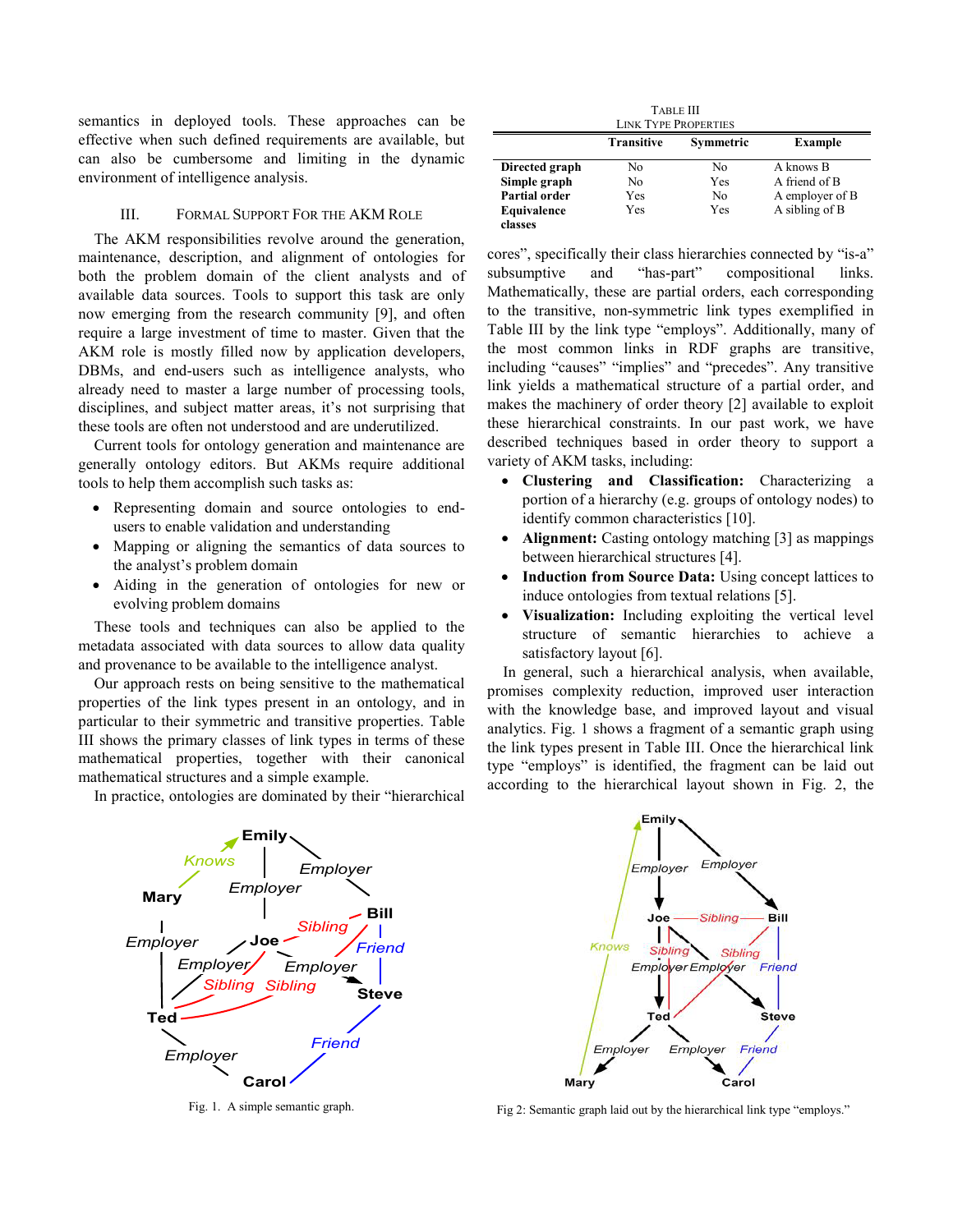remaining, non-hierarchical link types moving around the central hierarchical structure. The result is a great clarification of the underlying link structure.

Additionally, mathematical properties of the semantic hierarchy, and of particular nodes within it, can be revealed to the user. Especially in large semantic hierarchies where graph drawing and visualization is difficult, it can be critical to report such quantities as:

- The number of nodes
- "Edge density": number of links per node
- "Leaf density": percentage of nodes which are terminals
- Height: maximum chain length from the top to the bottom
- Amount of multiple inheritance: percent of nodes with more than one parent

These quantities are over the whole semantic hierarchy. Additionally, it is useful to be able to provide quantitative assessments of individual nodes in the hierarchy, for example:

- Depth: Number of levels down from the top
- Height: Number of levels up from the bottom
- Number of children
- Number of total descendants
- Number of parents
- Number of total ancestors

Such quantifications are very useful when performing alignment tasks. Fig 3 shows a small example of an alignment between two semantic hierarchies. Our prior work [4] has proposed methods for measuring the quality of such alignments based on such measures. And when alignment is



Fig. 3. A simple semantic hierarchy alignment example.

performed interactively within a GUI-based tool suite such as PROMPT within the Protégé tool [7], augmentation with such statistics will provide the AKM with the context needed to understand the quality of the proposed mappings. For example, in Fig. 3, it is valuable to map nodes high in the structure on the left to those high in the structure on the right, requiring the kind of quantification we have proposed here.

## IV. IMPLEMENTATION WITHIN THE AKEA TOOL

The methods proposed above are being implemented with the Analyst-Driven Knowledge Enhancement and Analysis (AKEA) tool at the Pacific Northwest National Laboratory. AKEA was created for clients within the IC as an environment for testing analyst interaction with semantically labeled data and for enabling automation-supported knowledge-level analysis over contents of structured and unstructured sources. While being ontology agnostic, AKEA depends on data representations which are ontologically



Fig. 4. The AKEA tool showing a portion of an ontology used within the intelligence community. A portion of the "event" class hierarchy is linked to a portion of the "entity" hierarchy through the selected "from-organization" property.